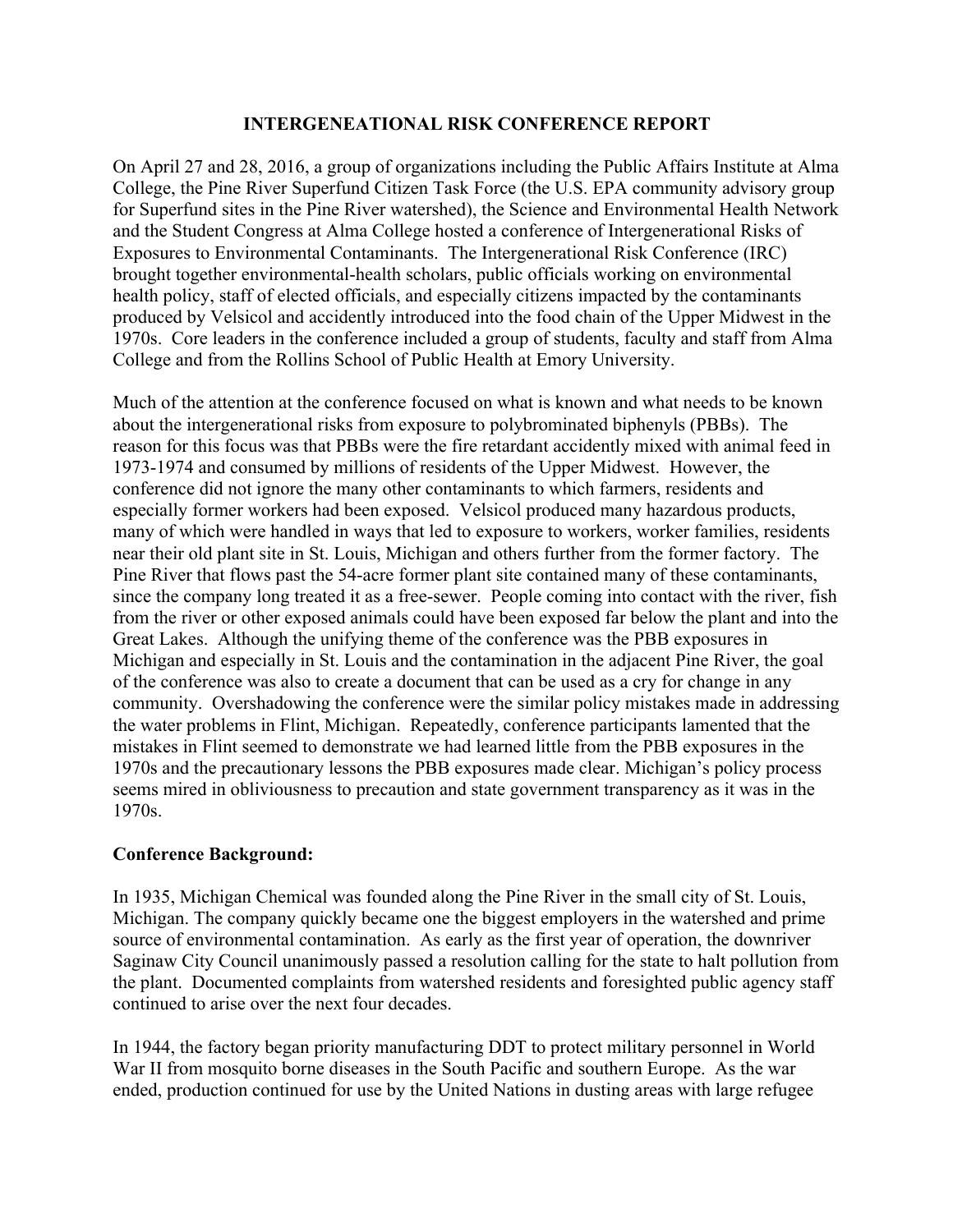and homeless populations to protect them from body lice and other insects. As war related need for DDT declined, Michigan Chemical ramped up promotion of DDT as a miracle home and farm pesticide, sold under the trade name PestMaster. As criticism of DDT's negative impacts on environmental health increased, Michigan Chemical shifted to other agricultural and manufacturing chemicals, still using the word 'Master' in these other products. There was an animal feed supplement – NutriMaster. There also was a PBB based flame retardant developed in the late 1960s called FireMaster. By the time of commercial production of FireMaster, Chicago based Velsicol Chemical bought a controlling interest in Michigan Chemical. In turn, Northwest Industries, a Chicago conglomerate bought Velsicol. Later Northwest Industries reorganized and took the name of its large underwear subsidiary, Fruit of the Loom.

In May 1973, ten years after Michigan Chemical and Velsicol had fallen under the control of Northwest Industries, the company made a major shipping mistake, sending many bags of FireMaster to a Farm Bureau animal feed supply facility instead of NutriMaster. Unknown for a year, the PBB was mixed with animal feed and distributed across Michigan. Even after the accident was uncovered (much as would be repeated in 2014-2016 in Flint), state officials minimized the problem, put roadblocks in the path of investigators and allowed PBB contaminated milk, eggs and meat to be sold. Before rigorous control of PBB tainted food and farm animals was implemented, at least eight million people consumed at least some PBB.

In the mid-1970s, as complaints mounted about irresponsible delays in protection of public health, the state Department of Public Health [now Health and Human Services] launched the Michigan Long-Term PBB Study or the PBB cohort study of those exposed to PBB. Reaching out to 6,800 people, about 4,000 came forward to be enrolled in the study, mostly farm families with the highest exposure to PBB. Another 251 former workers and a few members of worker families were added to the PBB cohort after 1976 and then dropped in 1990 from follow-up. While the PBB cohort included nearly equal numbers of females and males and added children born to the 4,000, the worker group was overwhelmingly male, had much higher levels of PBB exposures and did not have children added. Consequently, the Department of Public Health dropped the worker group from follow-up in 1990. Much later, in 2011, the health department, at the time named the Department of Community Health, "discontinued any further activity to maintain [the] registry." Emory University, which had been serving as a technical advisor to the state on the study now asked and received permission to continue follow-up. But, to do any follow-up, Emory needed permission from each member of the cohort.

Meanwhile, in St, Louis, Velsicol struck a deal in 1978 with state and federal environmental officials to shut the old factory and leave the state. If Velsicol absorbed the costs of tearing down and burying the old plant and stabilized two other waste dumps near the plant, they were allowed to walk away from the state with no further liability. As a result of this Consent Judgment finalized in federal court in late 1982, the plant was demolished and the new Superfund program became responsible for the plant site and the two waste dumps as parts of the national priorities list (NPL).

Fifteen years after the consent judgment, which supposedly assured proper remediation of the site, the EPA and state publicly returned to host a special community meeting to discuss the contamination in the Pine River and the effects it was having on the local fish population. In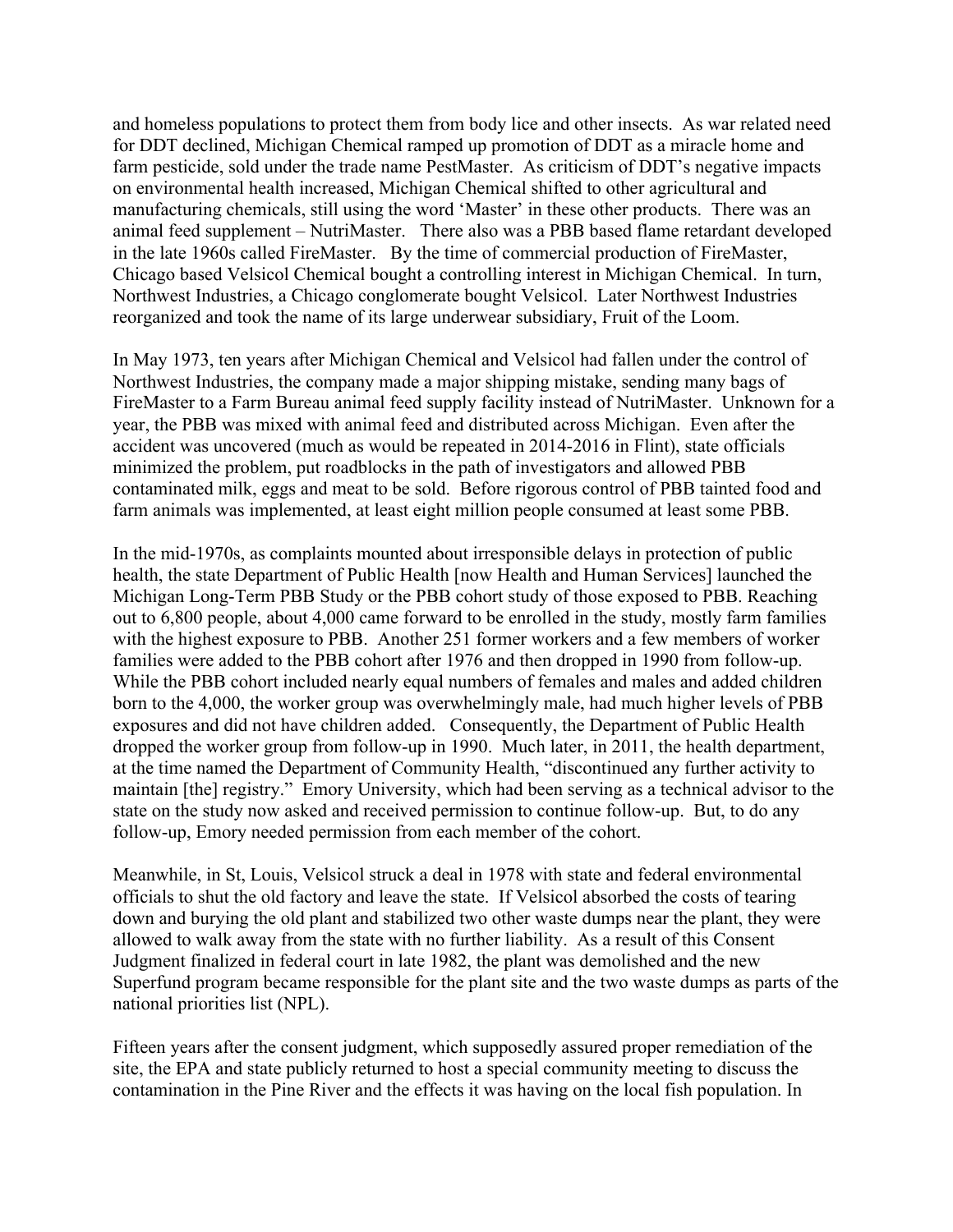1997, river fish were more contaminated than in the 1970s or earlier. EPA then began a process of returning to the community and removing more than 600,000 cubic yards of highly contaminated river sediment. To oversee this remediation, citizens in the watershed launched the Pine River Superfund Citizen Task Force. Since January 1998, the Task Force has pursued both full remediation of the site and sought, often unsuccessfully, to secure a comprehensive human health study related to the contamination. Environmentally, over \$100 miliion has been spent by EPA on river and residential property remediation. EPA also has completed plans for an addition \$350 million containment of contamants at the old plant site and the waste dumps.

Beginning in late 1999, the Task Force, working with Alma College's Public Affairs and Environmental Studies programs and the Mid-Michigan District Health Department, repeatedly requested funds from the National Institute of Environmental Health Sciences (NIEHS) to support a "Community Based Participatory Research" study of the consequences of worker and resident exposures to Velsicol emissions. Repeatedly denied funding, the Task Force fought vigorously with its partners to force staff of the U.S. Department of Health and Human Services to come to the community with some success but, more often, with opposition. Beginning in 2013, the partnership between the Task Force, Alma College, the Mid-Michigan Health Department and Emory University's PBB registry has begun to produce results, as reflected in this conference.

In 2005, St. Louis learned from U.S. EPA that the city water system contained by-product of DDT production. Despite more than 40 years since DDT had been manufactured in St. Louis, and despite assurances in 1980 that the water system was uncontaminated by DDT, the city had to face replacing the water supply. Not only did Fruit of the Loom and Velsicol oppose being held liable for water system replacement, the U.S. Department of Justice and EPA's own attorneys opposed the city's request. With technical support of the Task Force, St. Louis eventually won \$27 million from the firms and additional funds from EPA to build a new water system with neighboring Alma. However as so often in the past, the human health consequences of this exposure remains unstudied by state and federal health agencies.

With collaboration between Dr. Michele Marcus at Emory, leaders of the PBB cohort, and the Task Force, Mid-Michigan Health Department and Alma College, a team of researchers from Emory gathered blood samples of more than 800 Michigan volunteers in 2013 and 2014. Remarkably, 500 of these volunteers came from St. Louis residents or former Velsicol workers and their families. Without the support of the St. Louis community, much of what already been done in PBB Registry follow-up would not have been possible. Some of the information that the Emory team gathered during two visits to the watershed has been interpreted for individuals but awaits collective assessment. Many of the presentations at the Intergenerational Risk Conference grow out of these initial analyses as well as the longer term work with PBB cohort records. Holding this conference is testimony to the cooperation of some of the North Americas best environmental-health experts with concerned citizens, current officials, and institutions such as Emory University and Alma College. While the success of this cooperation is a positive story, the failure of earlier officials to launch such a forum, to support adequate funding for precautionary human health protection and to order prompt environmental remediation at the Velsicol sites in the watershed, remains a troubling example of irresponsible disregard by public officials for the Michigan citizens and their descendants, that officials are called to serve.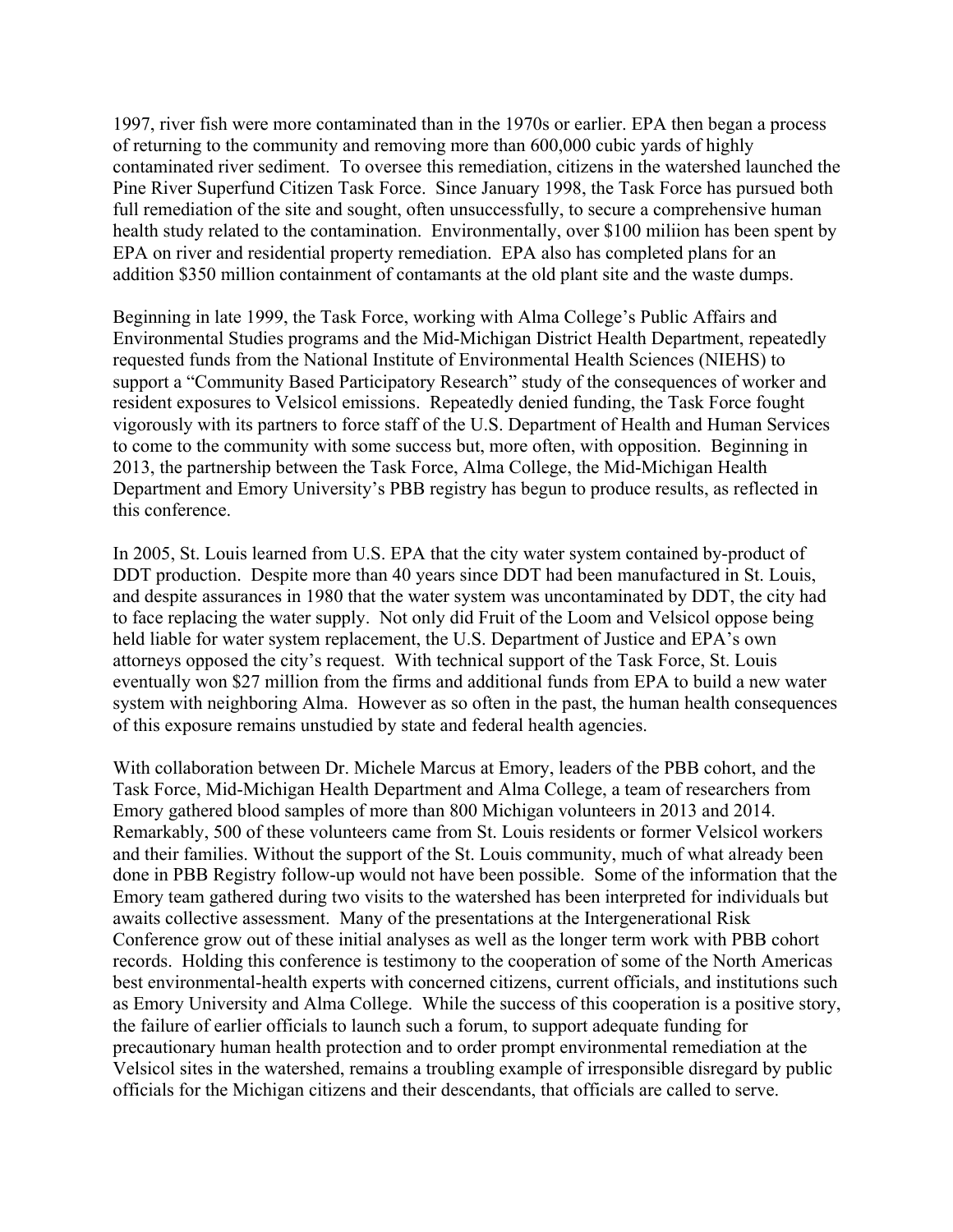#### **Conference Summary:**

The conference began with a reception and dinner on the evening of Wednesday April 27th, 2016. Most of the 120 people who were to attend the conference were present. Those unfamiliar with the Superfund sites in the community were offered visits to the gates of the sites during the reception. After the locally sourced dinner, Carolyn Raffensperger, delivered the conference's keynote address on *The Precautionary Principle and Health Policy.* Executive Director of the Science and Environmental Health Network, Ms. Raffensperger, an attorney educated at Northwestern University, has written several books on the precautionary principle. Specifically related to EPA, she wrote *Precautionary Tools for Reshaping Environmental Policy* published in 2005 by MIT Press. She also was the convener of the Wingspread Conference on the Precautionary Principle. She forcefully reminded the conference attendees of the wisdom and need to fully understand the consequences of use of new substances before their widespread sale and use. She emphasized the wisdom of the Native-American concern with seeking practices that protected seven generations beyond the present. If we implemented the precautionary principle, incidents such as those that took place in St. Louis leading to the PBB mistake should not occur. The process for assuring protection of the seventh generation, she suggested, would be to appoint a spokesperson or legal guardian to act on behalf of future generations. Her remarks served as fitting start to the following day's discussions.

Thursday April 28th, 2016 was a day full of technical presentations, discussions between experts and citizens about those presentations, and concluding opportunities to propose outcomes. The day began with a panel featuring Dr. David Carpenter and Dr. Jonathan Chevrier. Dr. Carpenter is the Director of the Institute for Health and Environment at SUNY University at Albany and former Dean of the School of Public Health. Dr. Carpenter is a public health physician who has served as an advisor on environmental health for the World Health Organization and the U.S.- Canadian International Joint Commission. He is a world recognized expert of health risks from PCBs and other contaminants, including in remote locations, such as Inuit villages. He is editor in chief of *Reviews on Environmental Health* and on the editorial board of *Environmental Health Perspectives.* Professor Chevrier holds the Canada Research Chair in Environmental Health Sciences at McGill University and is an Assistant Editor of the *American Journal of Epidemiology*, one of the most prestigious journals in public health. Dr. Chevrier's work focuses on potential endocrine disrupting immunotoxic and neurodevelopmental effects of exposure to persistent and non-persistent chemicals, including DDT, flame retardants and dioxins. He is the Principal Investigator of the VHEMBE study, which investigates the health effects of exposure to public health insecticides used in malaria control efforts in Africa.

Dr. Carpenter questioned the traditional risk assessment methods and how ineffective they are, particularly looking at long term effects of chemical compounds like PBB, PCB, and DDT. He concluded by reminding the audience that until all the chemicals at the sites in a place like St. Louis are removed, a variety of health effects and outcomes will continue to present themselves and can do so for generations to come. Simply containing but nor removing contaminants cannot assure outcomes will end. Dr. Chevrier built upon Dr. Carpenter's lead, emphasizing how little we know about the chemicals we use. Most strikingly, he explained to the audience that once chemicals are banned due to suspected harmful effects on human health, they are generally replaced by chemicals that have undergone very little testing in terms of health effects, and that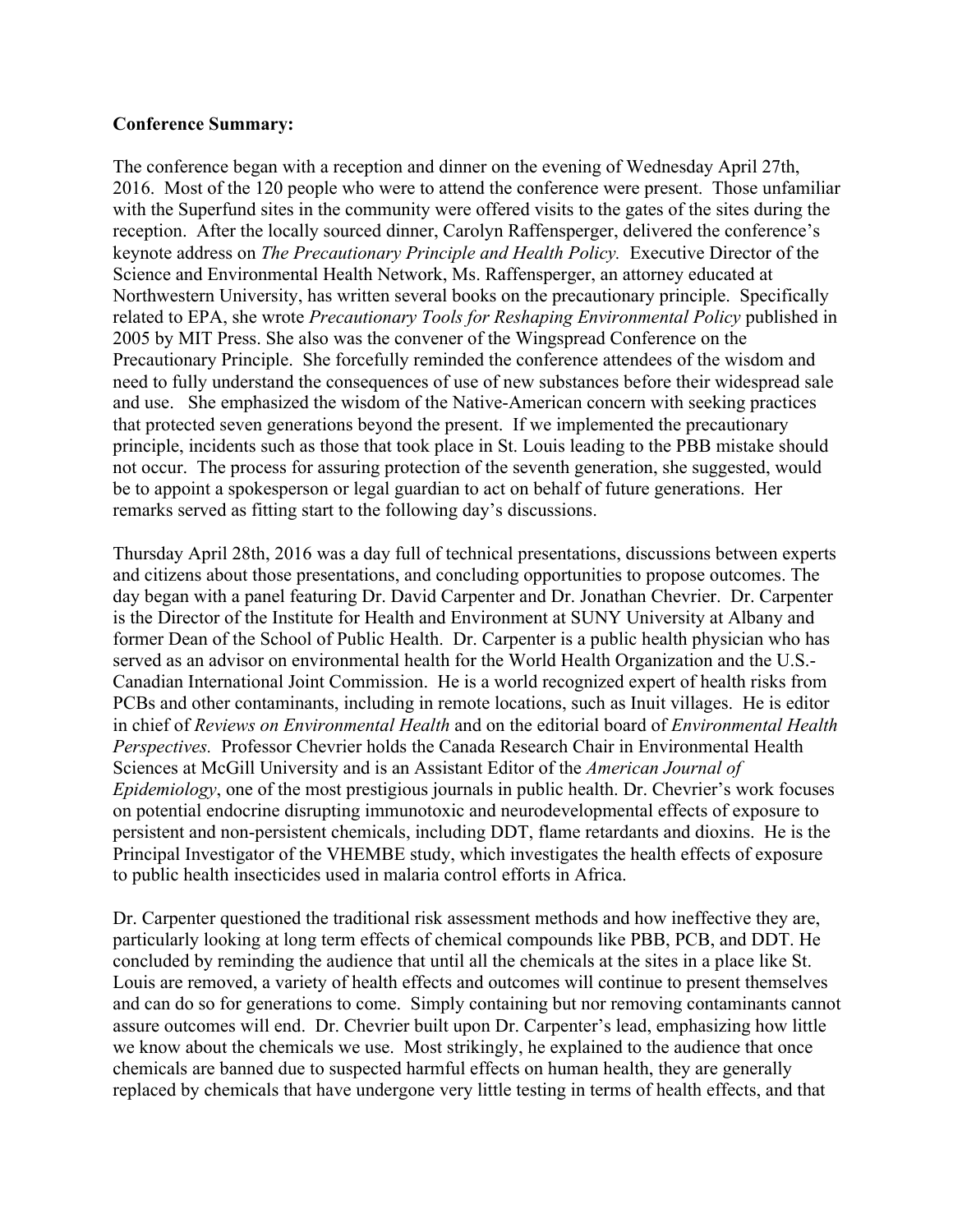the pattern has been going on for decades. Because of this absence of toxicity studies, we should be extremely careful with how we use the many untested chemicals. This was a sobering warning about our current practices in using untested chemical. While there can be serious health consequences from exposures to any untested chemical, we should be especially troubled by lack of knowledge of the impact of harsh chemicals on childhood development as children are likely to be particularly sensitive to the adverse effects of chemicals. Evidence suggests that exposure early in life may have long-term impacts on health.

After the Carpenter-Chevrier panel, the focused shifted to a set of specific reports on the work of the Emory University team with members of the PBB Registry, St. Louis residents and former Velsicol workers. The first panel of presenters focused on the question of the *Importance of Community Engagement in PBB Research and Hearing Our Partners' Stories* and primarily included people representing locally exposed populations and the local health department. The panel was chaired by Dr. Melanie Pearson from Emory. Dr. Pearson is a Community Engagement Scientist with the Environmental Health Research Center at the Rollins School of Public Health. On a number of occasions, she has been to St. Louis and in other parts of Michigan with PBB exposure. Other than the PBB project, she has played a primary role in implementing and conducting community-based initiatives for three National Institutes of Health-funded research centers at Emory University. She has managed two longitudinal environmental exposures studies and has published scholarly articles on community-based health research. Dr. Pearson will coordinate the community-based initiatives of the newly established Environmental Health Research Center at Emory, which will involve communities and scientists working together on local environmental health concerns.

Providing the local health department perspective on the PBB project, Dr. Marcus Cheatham is the Health Officer of the Mid-Michigan District Health Department. The Mid-Michigan Health Department is a multi-county rural health department serving Gratiot County. Dr. Cheatham holds a Ph.D. from Michigan State University focused on public policy. As Health Officer, Dr. Cheatham is responsible for all administrative functions of local health department serving Clinton, Gratiot and Montcalm counties with 80 staff and six-million-dollar budget. He works with the Board of Health, oversees the budget and strategic planning process, and represents the Department in regional and state planning activities. MMDHD is nationally recognized for seeking innovative solutions to local public health challenges. He emphasized that the health department is fully supportive of working with both the people exposed to PBB and the team from Emory. He also serves on the Executive Committee of the Pine River Task Force.

Jane Keon is a life-long local resident whose residences for much her life have been adjacent to the Pine River. She is currently Secretary of the Pine River Superfund Task Force. For a number of years, she was Chair of the CAG. She is also an officer of another regional watershed group focused on agricultural run-off issues in the Pine River. She recently wrote a book on the first two decades of the CAG's efforts to oversee remediation of the Superfund sites along the river, *Tombstone Town*.

The fourth participant in the panel was Jane-Ann Nyerges, the leader of the PBB exposed farm family group. A Senior Information Architect/ Project Leader with Davenport Financial, LLC in Metropolitan Cleveland, she was a longtime Michigan resident. A graduate of Spring Arbor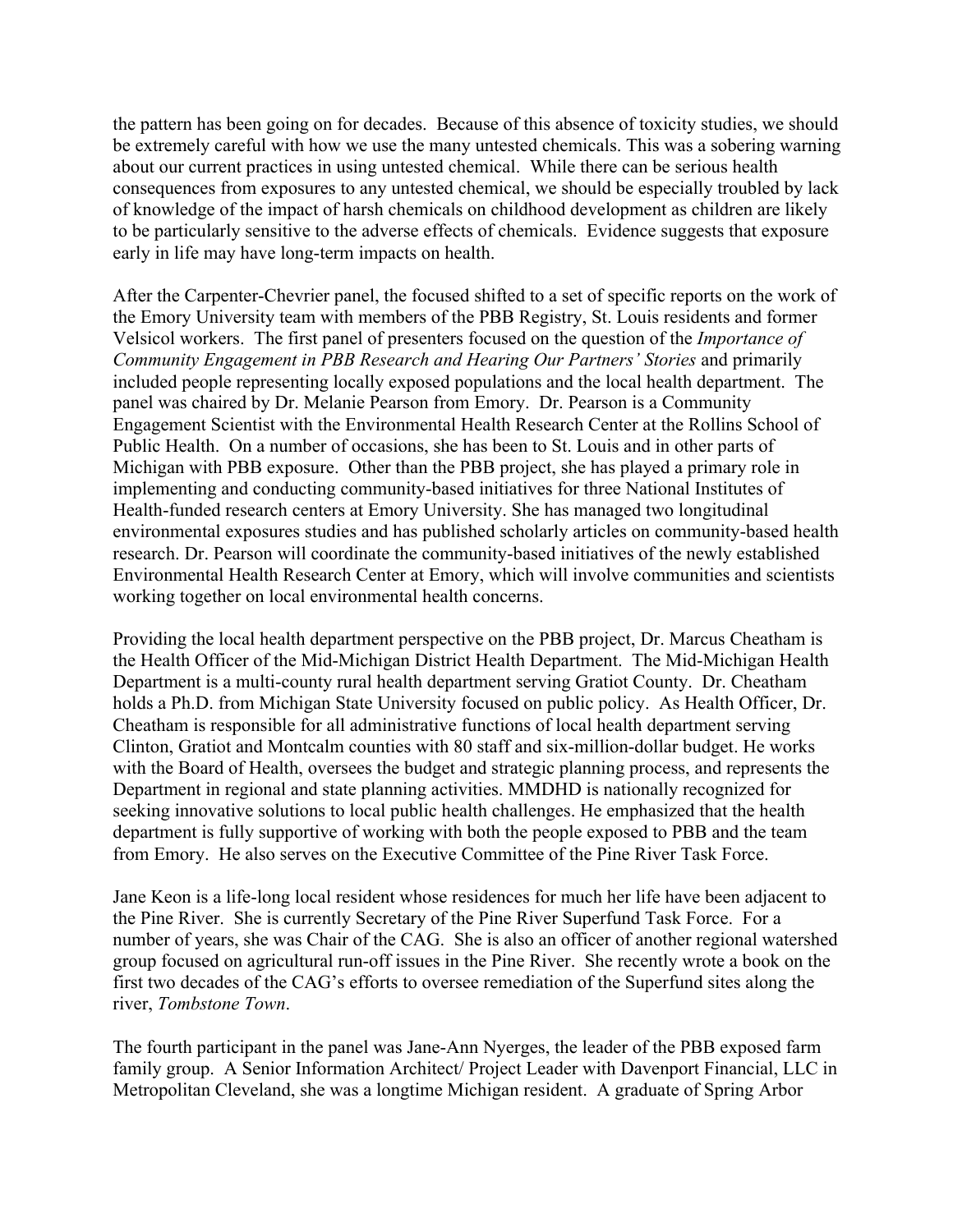University and Central Michigan University, where she studied therapeutic recreation, she brings special experience with the community of those exposed to PBB, having served on the PBB Registry Board.

The panel went into detail about how the various 'PBB communities' (farm families, former Velsicol workers and residents of St. Louis) really came together for the current PBB research and what the outcomes of the study have shown thus far. The panel gave the attendees, especially those from the 'PBB communities,' an opportunity to be updated on the status of monitoring of intergenerational impacts of exposures. Representatives of the various 'PBB communities' and the team from Emory University, felt it was important to start this section of the conference with this update from actual members of the communities such as Jane Keon, Jane-Ann Nyerges and a local health department official such as Dr. Cheatham. The local representatives emphasized that it was especially important to include people from the communities in order to keep the communities' trust, as these communities have been through a tremendous amount of testing and otherwise subjects of health research but often without being included in planning of the research agenda and especially ignored in the dissemination of research findings.

Following the 'PBB communities' panel, there were responses from Dr. Michelle Marcus from Emory. Dr. Marcus is Professor of Epidemiology, Environmental Health and Pediatrics at the Rollins School of Public Health. She also has served as the Assistant Director of the Center for Health Research for Kaiser Permanente Georgia. She has published extensively on multigenerational health effects with both the Michigan PBB Cohort and the Avon Longitudinal Study of Parents and Children. Among her many special projects, she served on the National Academy of Sciences Institute of Medicine Committee on dioxin exposure among Vietnam Veterans. In reviewing the goals and progress thus far in follow-up of the PBB exposed populations, Dr. Marcus emphasized her commitment to continued consultation with the PBB Registry team being formed to include representatives of the 'PBB communities.'

Dr. Marcus included in her remarks a summary of the project so far. She detailed the many frustrating problems in the state's old PBB Registry data base. She reported that many people were dropped from the Registry by the state around 1990 and even those maintained after that period seem to have records with scrambled addresses and other scrambled information as a result of software changes and other factors. Until people in the old Registry give permission to the state to transfer their records to Emory, the research team has no knowledge of their identity. Finally, there are budgetary challenges to fully respond to the large numbers of former workers, residents of St. Louis and farm families who have come forward at the various samplings since 2013.

Following the presentation by Dr. Marcus, Dana Barr reported on *Dried Blood Spots for Retrospective and Prospective Exposure Assessment.* Dr. Barr is Research University Professor, Rollins School of Public Health, Emory University and Co-Director, Integrated Health Sciences, Hercules Health and Exposure Research Center. She is the author of more than 250 peer reviewed articles, 14 book chapters and other publications, spent 22 years at the Centers for Disease Control and Prevention, as head of the pesticide laboratory. She has served as an expert consultant in Canada, China, Israel, Japan, The Netherlands Thailand and elsewhere. From 2011-2012 she was President of the International Society of Exposure Science. She has had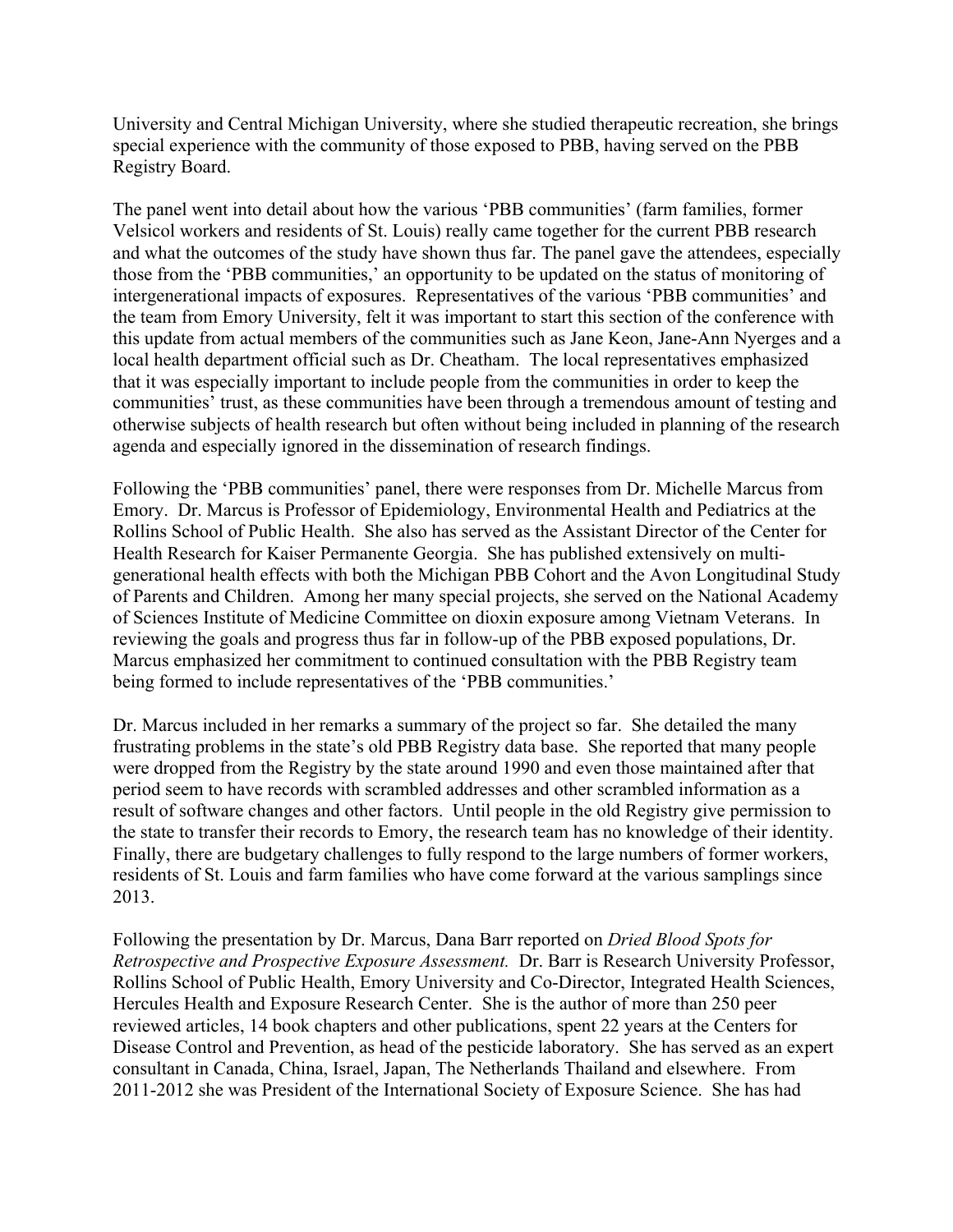previous contact with the Pine River Task Force, beginning in 2005 related to our desire to have infant blood spots tested for fetal exposure to DDT. She described the capabilities and limitations, mostly in workload, of the Exposure Research Center. The Center has a large backlog of work but has the ability to perform exceptionally precise work with small samples, such as the infant blood-spots.

After the presentations by Michelle Marcus and Dana Barr, a team of Emory researchers then explained the potential role of epigenetics in PBB exposure. The team described howepigenetics pertains to understanding the impact of contaminants altering gene expression and how this impact can be passed on to children of exposed parents. Dr. Alicia Smith began the series of presentations providing an *Introduction to Epigenetics: How Short-term PBB Exposure Might Result in Long-term Health Risks.* Dr. Smith is Assistant Professor of Psychiatry and Behavioral Science and Principle Investigator in the Human Psychiatric Genetics Laboratory at Emory University. Dr. Smith studies the role of genetic and environmental factors in the development of stress-related disorders across the lifespan. She holds affiliations in the Cancer Prevention and Control Research Program at the Winship Cancer Institute and the Children' Center for Neuroscience Research at the Emory Children's Pediatric Research Center.

Dr. Smith explained how the vast majority (99 percent) of the DNA sequence is the same for all individuals. Obviously, the small remaining differences in the DNA sequence are exceptionally important. But epigenetics focuses on changes of DNA that regulate gene expression without altering the DNA sequence – essentially inducing variations between genetically identical individuals. She added that epigenetic modifications are dynamic; that is, they can occur during development of the organism, as the organism ages, and may be reversible.

Focusing on PBBs, they can disrupt endocrine function by mimicking hormones. Among the glands that are part of the endocrine system which can be impacted by exposure to PBBs are the thyroid, parathyroid, pancreas, ovaries, testes, adrenal glands, the hypothalamus, pineal gland and the pituitary gland. All of these glands secrete hormones that regulate behavior of various target organs. She focused as an example on potential PBB disruption in estrogen among the 82 participants in the August 2012 PBB community sampling, of which 55 percent would have been exposed to PBB during adolescence (before age 17). Preliminary results indicate that the people exposed to PBB had different patterns of DNA responses to estrogen compared to unexposed populations. The consequences of that difference are not yet known.

Karen Conneely then added to Dr. Smith's presentation in her report entitled *Genetic and Epigenetic Variation in Individuals Exposed to PBB.* Dr. Conneely is Assistant Professor in Biostatistics and Bioinformatics in the Department of Human Genetics of the Rollins School of Public Health, Emory University. Dr. Conneely is an expert on biostatistics and has written peer reviewed articles on multiple correlation, especially related to type 2 diabetes. She is especially familiar with Michigan, having received her Ph.D. at the University of Michigan. The goal of her work is to gain insight into the biological mechanisms linking PBB exposure to endocrinerelated health consequences.

Dr. Conneely, as Dr. Smith, explained at the start of her presentation the process of DNA methylation, during which methyl groups are added to DNA. This methylation modifies the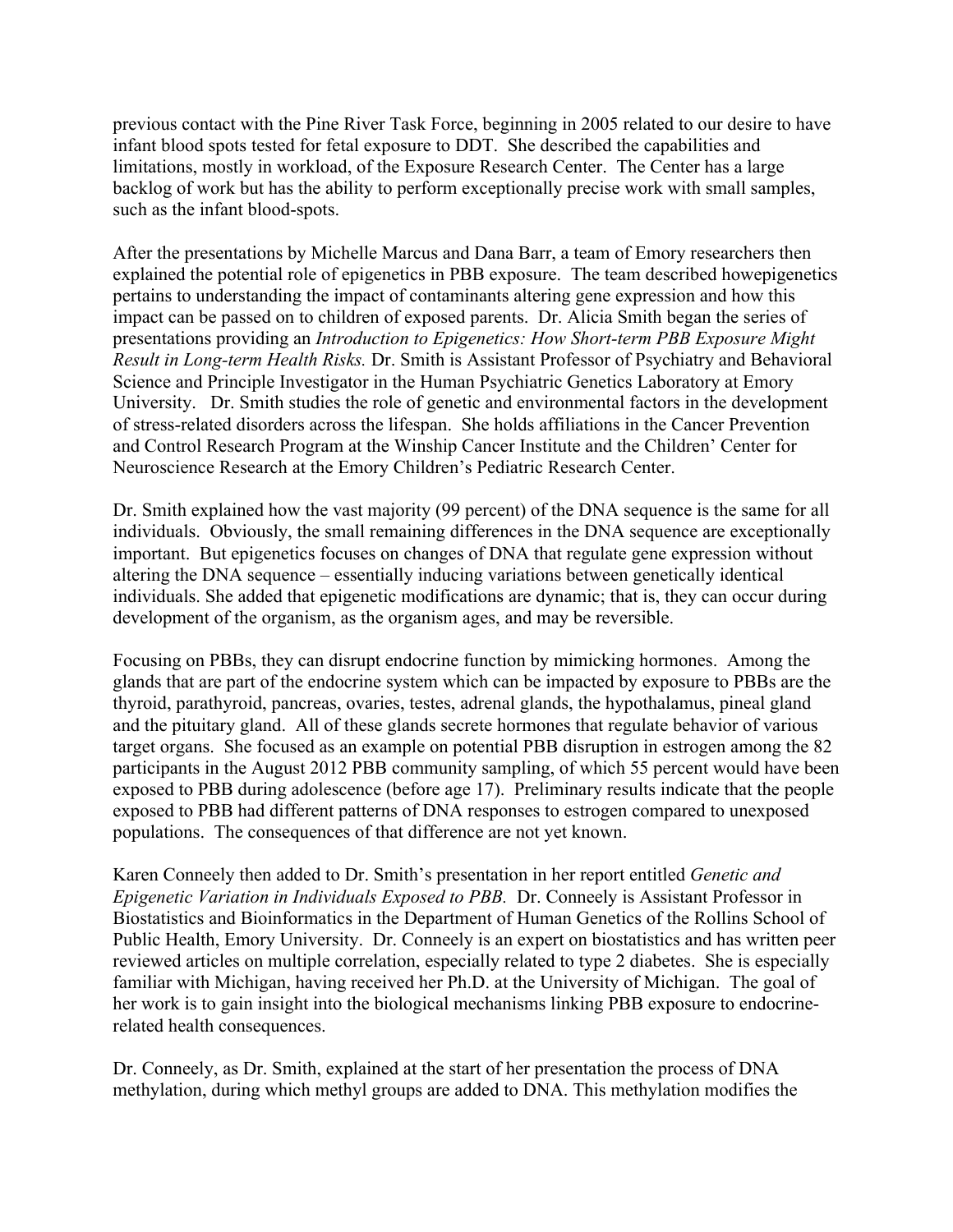function of the DNA. Methylation often represses gene transcription. Dr. Conneely added that not all changes to the DNA methylation are bad. Some changes can help us adapt to our environment. Her work on PBB exposure, is looking at the impact of exposures for 671 individuals. Initially she wants to learn if there is a correlation between levels of exposure to PBB and DNA methylation. If so, she then wants to see the impact on the biological function of nearby genes. She also wants to investigate if there are genetic links to variations in storage or excretion of PBB. Essentially this work will look simultaneously at potential genetic and epigenetic impacts of PBB exposure. She concluded with a timeline, showing a final report goal of fall 2019.

The final epigenetic focused report was by Charles Easley who is studying the *Effects of Flame Retardant Exposure on Sperm and Future Generations.* Dr. Easley, formerly at the Department of Cell Biology at Emory University, recently moved to the University of Georgia. His overall research focuses on using pluripotent stem cells to model male factor fertility. He developed the first in-vitro model of human spermatogenesis using stem cells. His model allows for rapid and unbiased evaluation the impact of known reproductive toxicants on spermatogenesis. He is working on stem cell therapies to treat male factor infertility attributed to environmental toxicants.

Dr. Easley's presentation seemed to generate much interest in the audience, since he provided concrete examples of understandable outcomes which could be linked to exposures to flame retardants such as PBB. As we learned, PBB is one of a long chain of bromide based flame retardants, surprisingly one even continuing the use of the Velsicol trade name: FireMaster. Dr. Easley's work is focusing upon seeming decreases in sperm count and weather any declines can be tied to PBB exposure levels

Dr. Marcus brought the Emory team's set of presentations to a conclusion by reviewing carefully how each component of the Emory research will fit into goal of the 'PBB communities' to find comprehensive answers to concerns about human health consequences of exposures. She focused on the *Plans Going Forward* now that more funding has been received. She especially gave attention to the work of the PBB Leadership Team being formed to advise Emory on its work with the 'PBB communities.' The conference was informed that on the following day, Friday, April 29, 2016, there would be an initial meeting of the tentative leadership team including representatives of the farm families, the Pine River Superfund Task Force and the Mid-Michigan Health Department.

This topic made a natural lead into the luncheon address of Madeline Scammell on *The Community and Environmental Health Risk Process*. Dr. Scammell is Assistant Professor of Environmental Health at Boston University's School of Public Health and an Environmental Health Fellow at Harvard School of Public Health. She also leads the Superfund Research Program, Community Engagement Core at Boston University. Her work includes developing mechanisms to support long and short-term research relationships between community groups and scientists. She is principle investigator of an EPA study of cumulative risks in an environmental justice population. She chairs the Board of Directors of the Science and Environmental Health Network.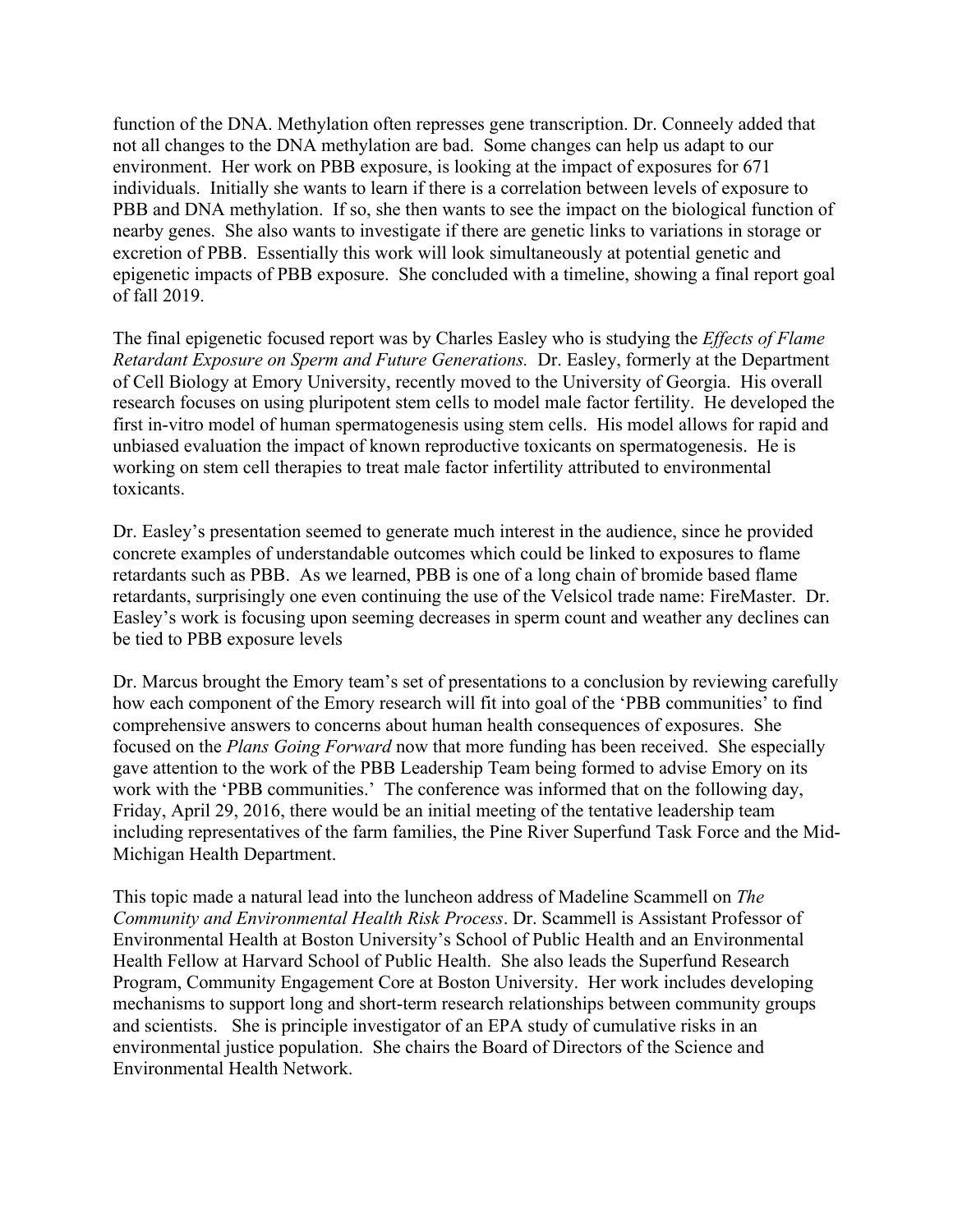After discussing all of the possible factors of what these chemicals have been shown to do within the community and affected population, Dr. Scammell changed the conversation focus from what the health effects of exposures to the affects that a community can have once it learns of impacts and decides to act to respond to exposures. As if this were a rallying cry, her address pushed the audience into talking about what they are concerned about and what they are willing to do to assure their community is 'rid of the poisons.' This address really prepared the conference attendees for the next phase of the conference, where all attendees, except the expert presenters, were split into four groups of about 20-25 people and allowed to interact with the expert presenters.

# **Small Group Process**

Four 30 minute sessions now took place with the four randomly selected groups of about 20 people interacting with four teams of rotating experts grouped into the following topics:

- 1. Fire Retardants and Endocrine Disruption;
- 2. Exposure Analysis and Cumulative Risks;
- 3. The Contribution of Epigenetics; and
- 4. Unaddressed Concerns The Community Perspective.

Each group of experts was accompanied by a neutral recorder who kept records of the dialogue and folded the four sets of comments into a common list. After the four sessions, the members came back to the main hall and listened to the recorders list their group's outcomes. After this, there was a time allowed for everyone to clarify or correct the recorders lists of questions and comments.

The distinction between these two outcomes is that under 'Questions' we list concerns that called for expert answers. In many cases there were either full answers to these questions at the followup session. In other cases, the answer had to be found through further research. In contrast to 'Questions,' under 'Comments' were included other important statements that were made during the small group process that did not need expert answers but stood on their own, especially recommendations for further action.

# **Questions (A: = answer):**

- 1. Is there a way to detox from Velsicol chemicals? A: Not that we know today; more research is required.
- 2. What is a half-life? A: It is the time required for the amount of something to fall to half its initial value, such as .28 parts per billion DDT to become .14 parts per billion.
- 3. How can those who have not yet joined the PBB Registry get tested for PBB? A: Right now we don't have the funding for adding more people. We need pressure to support further resources for PBB follow-up. We welcome support for finding more funding. At a minimum you should go to the PBB web site and sign up: https://docs.google.com/ forms/d/e/1FAIpQLSd2d8NnptbpZyOrSA5zkx1Cqxz2vaFsT5DeqkmZ5\_niqQsYIA/vie wform. The quicker you get on the list the better the chance you will be added if more funding is received.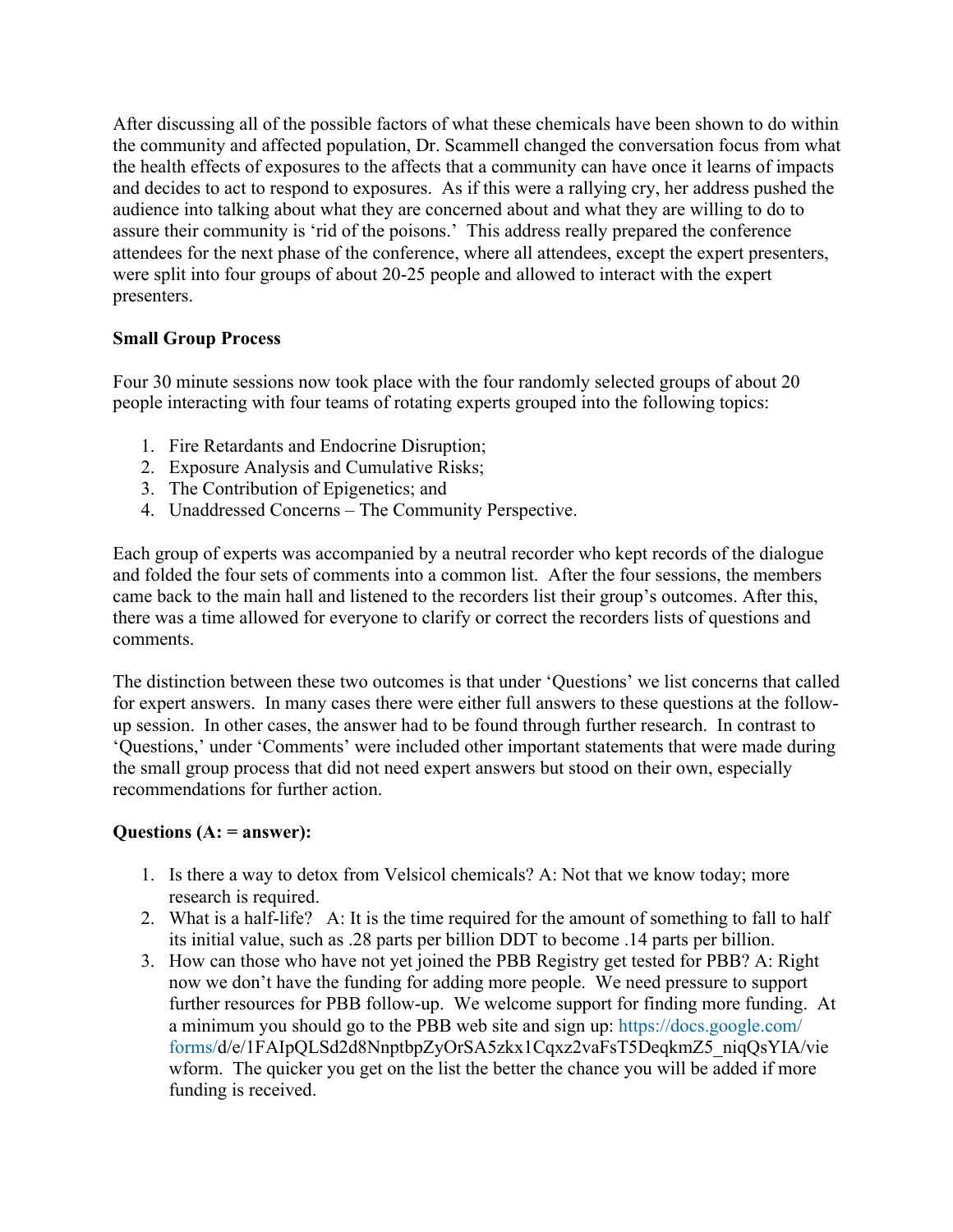- 4. How can we educate physicians and other primary care providers of the need to understand PBB as a potential factor in patient health? A: We need to take control of our own health needs by educating our providers. There is a fact sheet prepared by the old Michigan Department of Community Health for physicians who might treat former Velsicol workers. The fact sheet can be used even if you are not a former worker but believe you were exposed to chemicals from Velsicol. The fact sheet is available at: http://www.michigan.gov/documents/mdch/Velsicol\_MDandWorker\_Factsheet\_v2.1\_18 3070\_7.pdf
- 5. What is a high level of PBB? A: The average level for the U.S. population might be seen as a safe level. It was 0.014 ppb in a 2003 study; for the entire Michigan population the average is much higher at 0.265 ppb in 2012-2015. Is that safe? We need more research to answer that.
- 6. How can we stop future disasters involving industrial chemicals like those from Velsicol? A: This is a core question. Please look below for the discussion of next steps after the conference. One complication is the reduction in funding dedicated to such problems, growing from policy mistakes such as the abolition of the Superfund tax that 'paid' for much remediation of contaminated sites. Congress abolished that small tax on chemical production in 1995. It could be restored if Congress is pressured to do so.
- 7. What is the contamination risk today if you weren't previously exposed? A: The answer to this questions is one likely outcome of current research on intergenerational risks.
- 8. Why wasn't St. Louis evacuated? A: Repeatedly we were told the contamination was contained, only to find the problem was worse and extended into the wider community. The current EPA guided clean-up of residential properties and of contaminants in the three Superfund sites in town is guided by a determination to contain and remove all contaminants which could threaten human health. However, residents need to participate in the process, especially by attending Pine River Task Force meetings and letting their voices be heard.
- 9. Why do events like this still happen? A: Great question! In many cases, the public is unaware of the threat from various contaminants. Often when there is concern, we have been assured by those producing or using contaminants that all is well. We need to start demanding testing of all new and untested old contaminants – the precautionary principle described in our keynote address. We also are told there are economic and employment benefits from using some chemicals. The profits from Velsicol never equaled the cost of the current clean-up.
- 10. How can we inform and educate consumers about chemical products? A: The problem is the Toxic Substances Control Act of 1976 has any loopholes. First, there were 62,000 chemicals in use in 1976 that were grandfathered in as automatically safe. Because of low funding, EPA has a massive backlog in regulating untested chemicals. We need to insist/challenge/demand rules and regulations change such that this has to happen.
- 11. How do we know if there is PBB in the soil or when if it is gone if it once were in soil? A: PBB is known to persist in soil for a long time, but we don't know how long or what will keep it there. Only regular testing will determine if it is on a farm or at one of the animal burial sites.
- 12. Can someone pay to be tested? A: Emory has to test in groups and has a backlog of people wanting to be tested. You can donate to our project. For every \$250 in funding, one more person can get tested.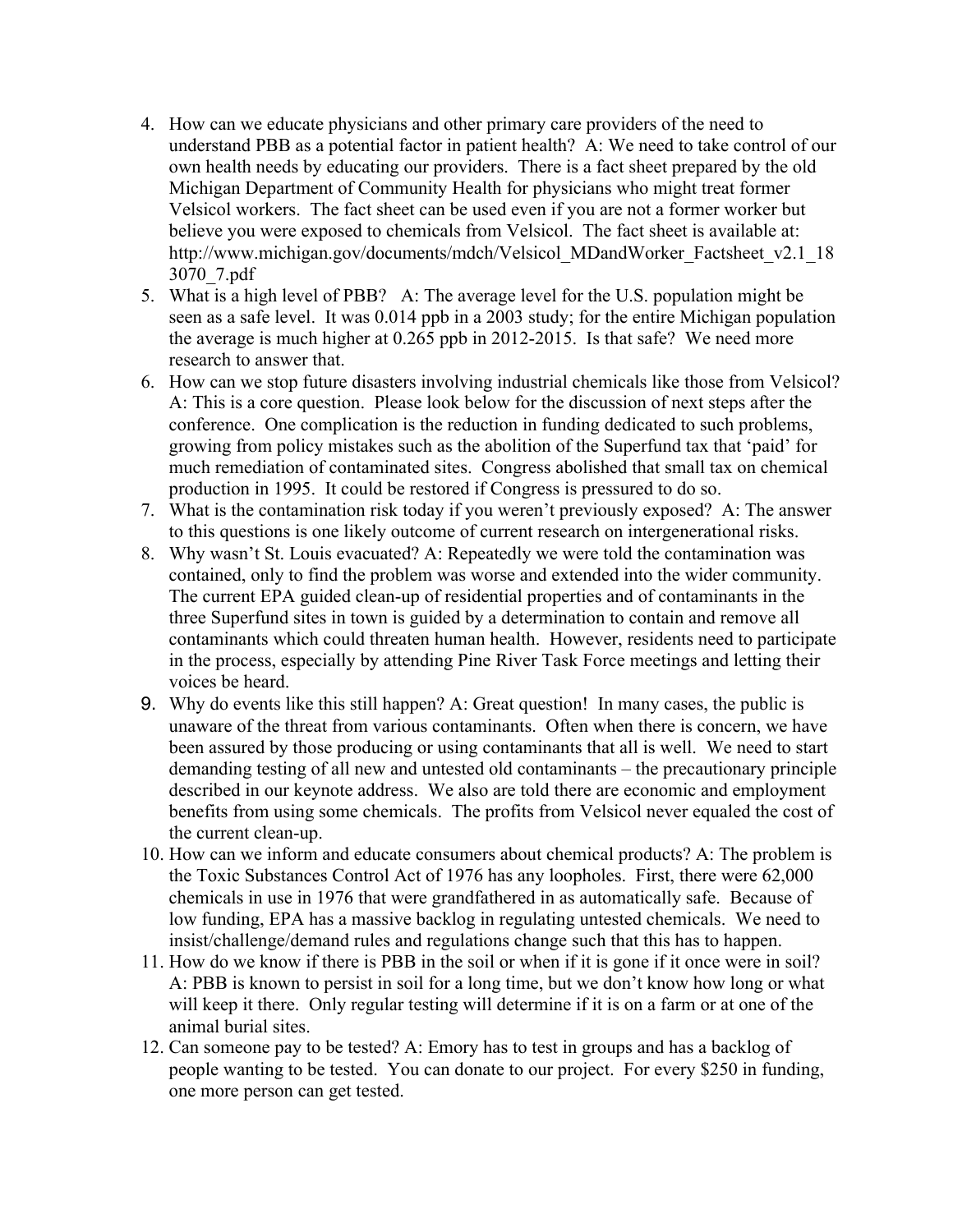- 13. Is the PBB testing wait list first come first serve? A: Yes, unless you qualify as one of the original PBB cohort members we are searching for but have not found.
- 14. Do other labs test? A: Not many. Commercial labs normally do not test for PBB. There are some advanced research labs (usually at big universities) that may be willing to test.
- 15. Could we spread the funding for research and tests across more groups like different colleges? A: That's what we've done so far between Alma and Emory, and we can continue to do so if we get more funding. We need to find other institutions willing to be involved. We may take for granted Emory and Alma, but they have been uniquely interested. In various special project, we have received help from the University of Michigan Law School and other parts of the University of Michigan, Michigan State University, Central Michigan University. Wayne State University and Indiana University. We welcome other collaborators.
- 16. Can parents send blood spots to Emory? A: Not at this time. We'll include information on the blood spot research in later mailings.
- 17. Can we hold Velsicol accountable and get funding from them? A: We wish we could. The state in the 1970s and again in 1982 and 2002 with Fruit of the Loom gave legal protection to the companies in exchange for some funds for clean-ups. They foolishly never sought funding for human health follow-up studies. However, the State of Michigan cannot give away your rights to pursue personal damages from someone. The state and federal governments gave away their rights.
- 18. Is there a network of Superfund site communities? A: The Pine River Task Force and the City of St. Louis have made efforts to contact other similar communities. Few are as well organized as us. We welcome help on trying out-reach. We especially hope (see conclusion below) to find allies in Flint.
- 19. How do we address the fact that health issues are more widespread than originally admitted by the State of Michigan? A: That is one of the reasons why Emory University, Alma College, the Pine River Task Force and the Mid-Michigan Health Department are working together on this project. We welcome you supporting us by coming to meetings, etc.
- 20. How can we get those effected covered with better insurance? A: There are some special funds set up by Blue Cross, especially related to Blue Cross privatization, that should be approached about this issue. If you wish to work on health funding, contact Ed Lorenz at Alma College, Alma, MI 48801 (lorenz@alma.edu or call 989-463-7203).
- 21. How do we get our issue recognized on social media as Flint has done? A: See the discussion of next steps at the end of this report. People in Flint will point out, attention to their problems has been short lived and already is forgetting them. The Attorney General has pursued some 'show trials' of low level health and environmental officials but the same was done with Velsicol and the final results did not help most exposed people.
- 22. Are epigenetic effects reversible? A: Only in vitro (outside of the normal biological context) by changing methylation.
- 23. What do daughters' eggs look like if she was exposed via breast feeding? A: See next question's answer.
- 24. Has there been intergenerational research on eggs? A: No, eggs are valuable and not easy to donate.
- 25. How do we change global society and economy to move away from these chemicals?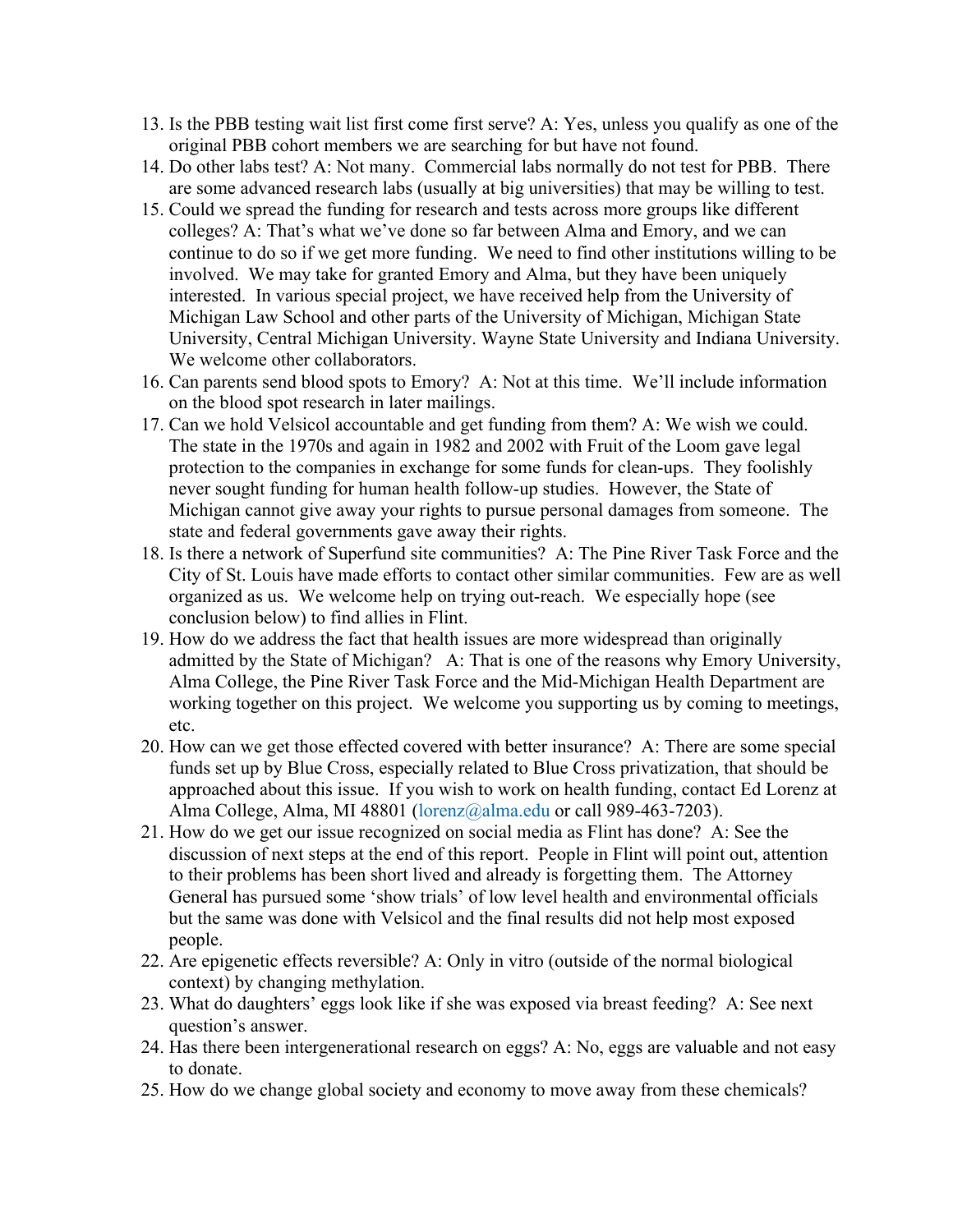A: This is a great question raised by the PBB accident and other environmental exposure problems across Michigan and the world. One step is to push for regulations that impose the precautionary principle.

- 26. What are the relationships between levels of PBB and autism, ADHD, other mental health concerns? A: This is an important research question. There is a recent statement on this issue drafted by some of the world's leading neuro scientists – the "Project TENDR: Targeting Environmental Neuro-Developmental Risks. The TENDR Consensus Statement" published in *Environmental Health Perspectives*. It can be read at: http://ehp.niehs.nih.gov/EHP358/
- **27.** What is the broad consensus about 'safe' body burdens of PBB? A: See the answer to question 5. One hope of the current PBB Registry work is to find more information on correlations between levels of PBB and human health outcomes.
- 28. How have we adjusted policy to reflect our notions on body burden? A: Of course, one theme of this conference has been the value of precaution. Much work has been done on mean body burdens, as mentioned in the answer to question 5. However, we do not know if the population average for the U.S. of chemicals like PBB is a safe level.
- 29. What are the congeners (break down versions) of PBB and what are their implications? A: According to Specialty Analytical, "PBBs and PBDEs are manufactured by bromination of biphenyl and diphenyl ethers. . . . There are 209 theoretically possible congeners divided into 10 congener groups from mono- to deca-PBB or PBDE." These substances have been linked to neuro-development impacts, possibly to breast and digestive system cancers, and endocrine disruption. See answer to next question.
- **30.** What is the relationship between cancers, autoimmune diseases, nerve damage and thyroid issues to PBB? A: There have been a number of peer-reviewed studies of the possible health consequences of exposure to PBB. The PBB Registry website has a list of a number of these studies. Go to: http://pbbregistry.emory.edu/Research/index.html
- 31. How do socioeconomic status and poverty play a role in exposure to contamination and in responses to contamination? A: After the questions session we heard three presentations on what is called 'environmental justice.' We welcome your involvement in various environmental justice projects both in Michigan – there is a conference in September, for example – and nationally. See below for the names of three environmental justice experts – two from Michigan and one national.
- 32. What are the current risks of breast feeding, blood transfusion and organ donating in those with PBB today? A: We know PBB has been passed from mother to child by breast feeding. For a list of research reports on other consequences of PBB exposure go to: http://pbbregistry.emory.edu/Research/index.html
- 33. What is the status of my health records and tests conducted by the state? A: If you want personal information, please give us your name and we will try to give you information on whom to contact. We currently are seeking the full cooperation of the Michigan Public Health Institute in sharing information from the old PBB Registry. They have had many problems with handling and organizing PBB records. Their contact information is: MPHI, Central Administration, 2436 Woodlake Circle, Suite 300, Okemos, MI 48864; Phone: (517) 324-8300. We welcome pressure on them to fully cooperate with our work.
- 34. How have we learned and prepared ourselves after the Velsicol PBB mistake? A: This conference and its follow-up is one way. We hope you stay involved in one of the PBB related organizations to assure we follow the issues raised by Velsicol's carelessness.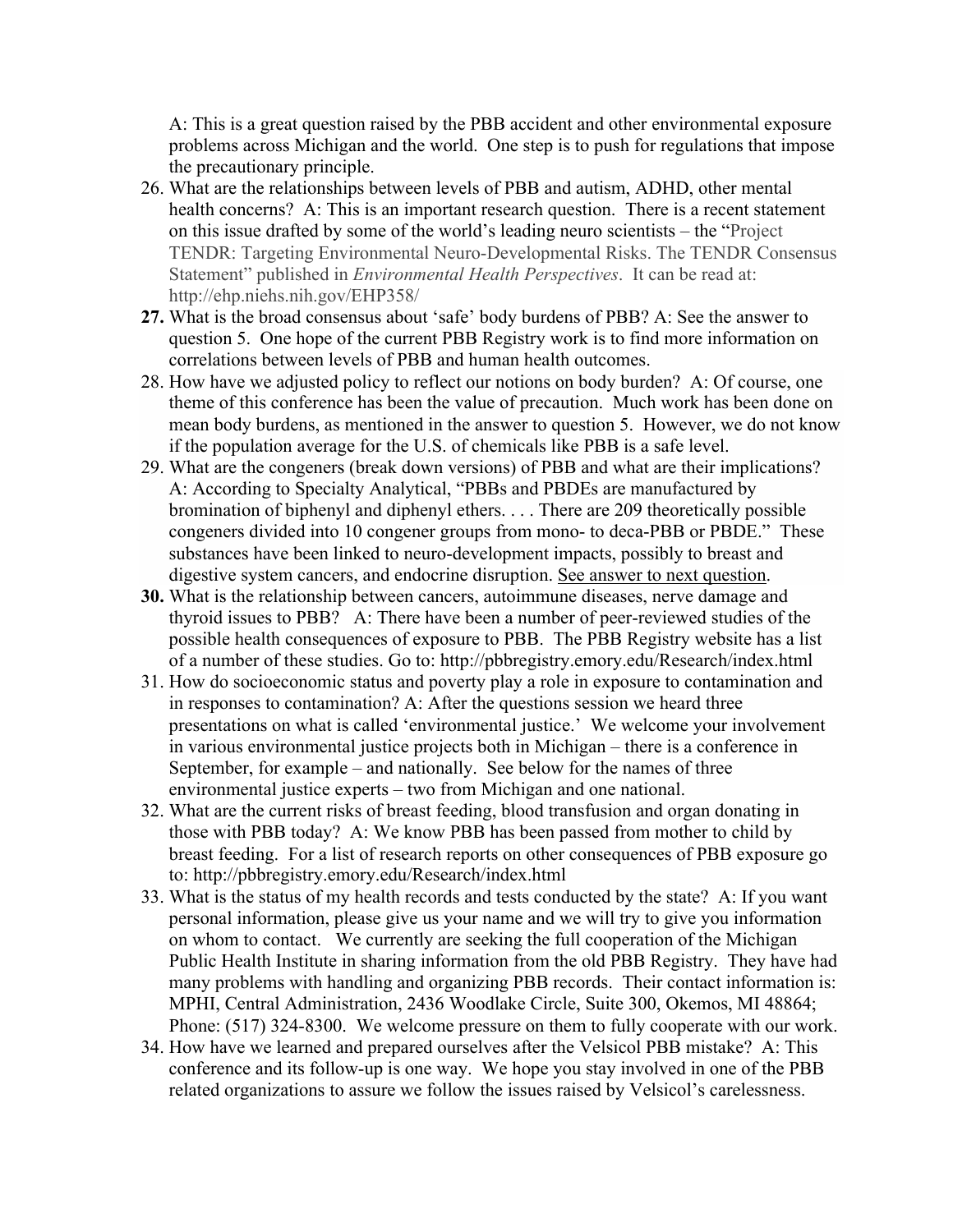- 35. How do we get in the nation's eye again? A: We welcome your help in this. Please see the final part of this report which proposes ways to follow-up the conference.
- 36. Why don't states have departments for environmental justice? A: Great question. In so many policy areas lower income and otherwise less-powerful people do not have a voice. Establishing an environmental justice department might correct or overcome this trend.
- **37.** How do I understand what my PBB level means? A: A good place to start is the PBB Registry website, especially their 'Frequently asked Questions' at: http://pbbregistry.emory.edu/FAQ/index.html Another place to turn is the Agency for Toxic Substances and Disease Registry ToxFACTS website on PBB: http://www.atsdr.cdc.gov/toxfaqs/TF.asp?id=528&tid=94 If you have problems with these sites, please call Ed Lorenz at (989) 463-7203 or email lorenz@alma.edu.
- 38. Who do I ask to look into health trends and environmental concerns? A. If you contact the Pine River Superfund Task Force at P.O. Box 172, St. Louis, MI 48880 or attend the monthly meetings (3<sup>rd</sup> Wednesday, each month, at 7:00 p.m. at St. Louis City Hall) you can ask your questions and seek help.
- 39. How do we get more government transparency on these issues? A: Participation in Pine River monthly meetings is one way to influence transparency. See answer above. Also reach out to your elected representatives in the state legislature and the U.S. Congress. Ask why we don't have transparency!
- 40. How can we assure communities are included as stakeholders in decision making? A: Get involved in the environmental policy process. If you live in the Pine River Watershed contact the Pine River Superfund Task Force at P.O. Box 172, St. Louis, MI 48880 or attend the monthly meetings  $(3<sup>rd</sup> Wednesday, each month, at 7:00 p.m. at St. Louis City)$ Hall) you can get help and become involved.
- 41. Is the cleanup of Superfund sites monitored? A: Yes. To learn more, if you live in the Pine River Watershed contact the Pine River Superfund Task Force at P.O. Box 172, St. Louis, MI 48880 or attend the monthly meetings  $(3<sup>rd</sup>$  Wednesday, each month, at 7:00 p.m. at St. Louis City Hall).
- 42. What's being done about other locations of contaminant concerns like Sumner, Michigan [10 miles southwest of St. Louis on the upper Pine River] where cows were buried and that have become residential areas? A: To learn more, contact the Pine River Superfund Task Force at P.O. Box 172, St. Louis, MI 48880 or attend the monthly meetings  $3^{rd}$ Wednesday, each month, at 7:00 p.m. at St. Louis City Hall).
- 43. How is our food being protected- especially in shipping and handling at factory farms? A: You should contact Gary Rayburn, Healthy Pine River, at GaryRayburn@hotmail.com Gary attended the conference as an observer and can help with these issues.
- 44. How are dangerous levels of soil contamination discerned? A: To learn more, if you live in the Pine River Watershed, contact the Pine River Superfund Task Force at P.O. Box 172, St. Louis, MI 48880 or attend the monthly meetings  $(3<sup>rd</sup>$  Wednesday, each month, at 7:00 p.m. at St. Louis City Hall).
- 45. How can we fund more health screening? A: A subcommittee of the PBB Leadership Team is working on this. We would be glad to get help. Contact Ed Lorenz at lorenz@alma.edu.
- 46. How can we avoid biased contamination testing: A: Get involved in the community advisory group process? To learn more, if you live in the Pine River Watershed contact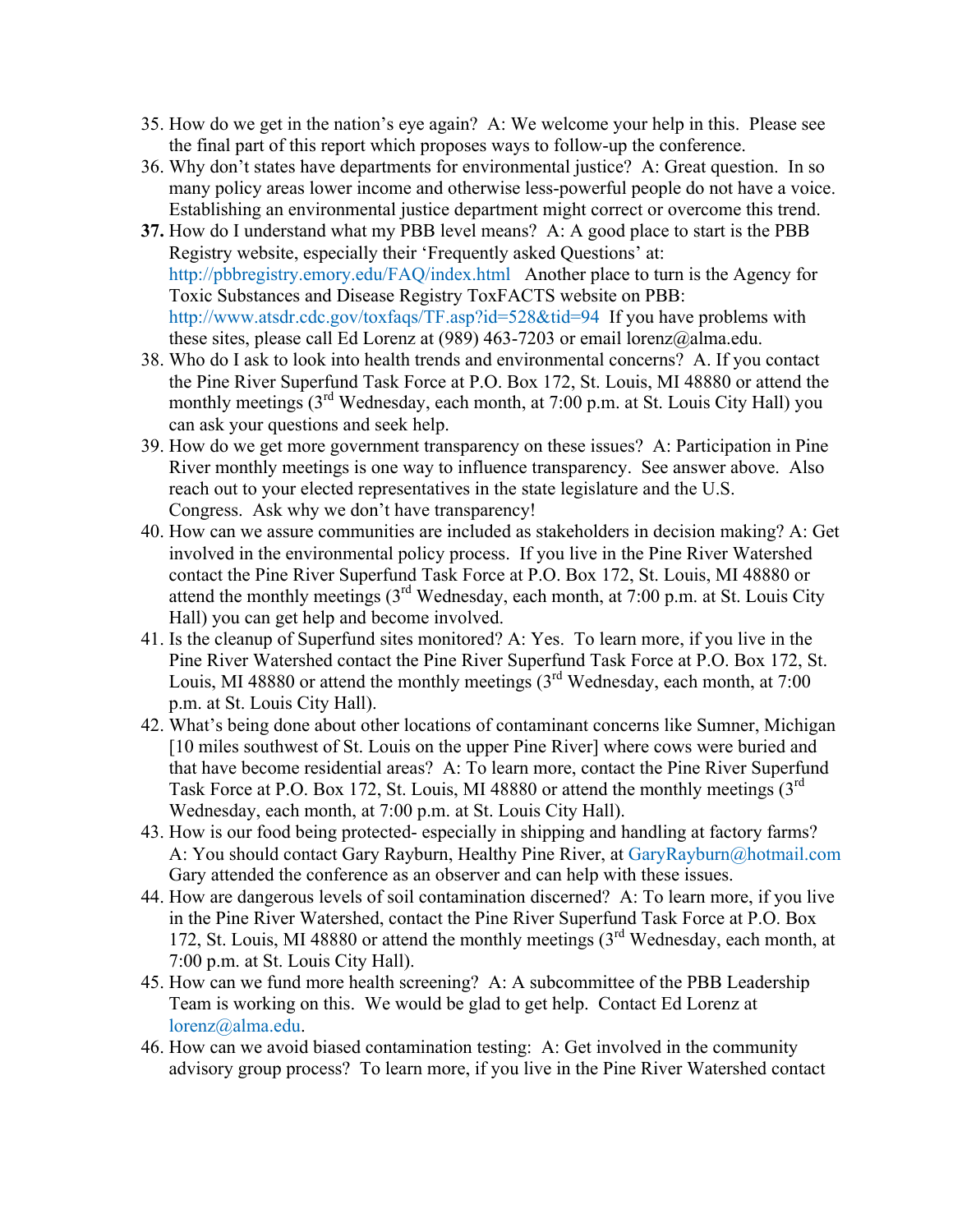the Pine River Superfund Task Force at P.O. Box 172, St. Louis, MI 48880 or attend the monthly meetings (3<sup>rd</sup> Wednesday, each month, at 7:00 p.m. at St. Louis City Hall).

- 47. How can we learn and connect with what other, similar communities have done in these situations? A: Great question. The Pine River Task Force and City of St. Louis have been trying to build an independent network of groups near other Superfund sites. We would love to have help on this. To learn more, if you live in the Pine River Watershed contact the Pine River Superfund Task Force at P.O. Box 172, St. Louis, MI 48880 or attend the monthly meetings  $(3<sup>rd</sup> Wednesday, each month, at 7:00 p.m. at St. Louis City)$ Hall).
- 48. Michigan does have an environmental justice plan, how do we enforce and use it? A: As a result of the discussions at the conference, we are getting involved in the Michigan Environmental Justice Coalition. More information on the Coalition followed this session.
- 49. How do we know if there is contamination when we're looking to purchase land? A: By law, "if known" contamination on property that is being sold is supposed to be identified to purchasers. But no test is required for unknown contamination.
- **50.** How do we gain access to where hot spots of health issues arise in Michigan (without a subscription fee-hospital diagnosis data)? A: One approach for environmental contaminants is to use the Agency for Toxic Substances and Disease Registry website, Using the example of DDT, you can get a Michigan map for DDT hotspots by going to: http://www.atsdr.cdc.gov/substances/SubstanceMapResults.asp They have similar maps for all states and a host of contaminants, including PBB.
- 51. Why isn't the Farm Bureau held accountable for distributing contaminated feed and what did they do with the 1.7 million they received in 1973? A: Primary liability rested with Velsicol, which made the shipping error resulting in animal contamination. However, both the Farm Bureau and Velsicol used effective lobbying of state and federal governments to be exempt from most costs of the PBB accident. More general public involvement is the best way to confront this type lobbying.
- 52. How can we get public access to health records? A: Under HIPPA, the Health Insurance Portability and Accountability Act of 1996, only you or your personal representative has the right to access your records. If this question arises from the failure of the Michigan Public Health Institute to make PBB records available for the PBB research, complain to them: MPHI, Central Administration, 2436 Woodlake Circle, Suite 300, Okemos, MI 48864; Phone: (517) 324-8300. We welcome pressure on them to fully cooperate with our work.

# **Comments (R=response):**

We classified under comments those statements that did not request an answer but that were statements of what someone wanted done. In a few cases, we have listed a response, not as an answer but to clarify the understanding of the conference staff of the context of the comment.

- 1. Knowing PBB levels helped me cope with and understand my health and diagnosis.
- 2. We need to study levels of PBB in women who were exposed while in the womb. Physicians should be informed about PBB and its effects as well as the environmental history of their patients. R: There is a fact sheet prepared by the old Michigan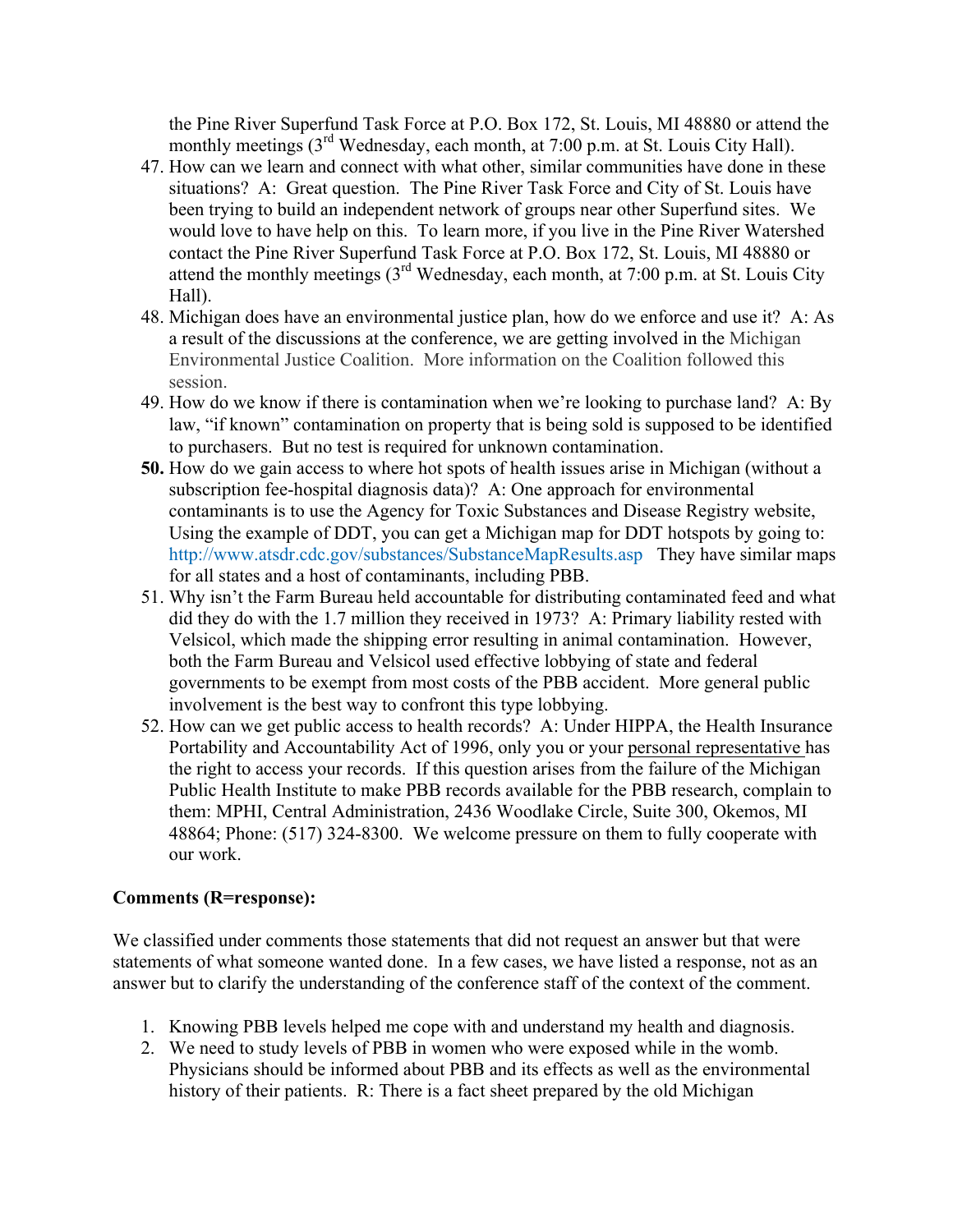Department of Community Health for physicians who might treat former Velsicol workers. The fact sheet can be used even if you are not a former worker but believe you were exposed to chemicals from Velsicol. The fact sheet is available at: http://www.michigan.gov/documents/mdch/Velsicol\_MDandWorker\_Factsheet\_v2.1\_18 3070\_7.pdf

- 3. The Superfund program is not funded by a tax to petroleum products or chemical companies but by tax payer dollars. R: The Pine River Task Force shares this concern and welcomes help in renewing the Superfund tax.
- 4. We need to get results of PBB testing results to the public? R: This is the goal of our work. However, there I a problem with the Michigan Public Health Institute blocking record access and otherwise cooperating in this project. Complain to them at MPHI, Central Administration, 2436 Woodlake Circle, Suite 300, Okemos, MI 48864; Phone: (517) 324-8300. We welcome pressure on them to fully cooperate with our work.
- 5. For change to happen we need economic incentives and disincentives without harming industries such as agriculture.
- 6. We know of  $80,000 +$  chemicals in the environmental, but there are more we don't know of because it's not mandated public knowledge. R: You might check out problems implementing the Toxic Substances Control Act.
- 7. When a chemical is determined to be toxic, it's only slightly altered and manufacturing continues. R: As 6. above, check out problems with the Toxic Substances Control Act.
- 8. Should take a precautionary approach to the production of chemicals. R: Agree!
- 9. Lansing has Grand Rounds Program (conference of medical topics) and people are welcome to speak on the Michigan Department of Community Health not being cooperative in the PBB past (contact Dr. Carla Guggenheim, who attended the conference, if you want to work on this)
- 10. One PBB collection site, where 5,000 cattle were buried near a lake, has high level of people exhibiting cancer. R: Need some specifics. Send to Ed Lorenz at lorenz@alma.edu
- 11. Testing soil for PBB may require an entirely different methodology than testing people.
- 12. GoFundMe and volunteering could be arranged to increase funding for testing. R: Let's talk!
- 13. Media and social scene may increase interest in being tested for PBB, we could also prioritize people who can give a history of impacted family members. R: Good idea!
- 14. We could use Velsicol to educate in schools on epidemiology, history and effects of pollution. R: Fully agree. Maybe start with one of the books sold at the conference.
- 15. We can talk to the Alma College Board of Trustees about funding testing or funding lab at Alma to give medical students hands on training while benefiting the cause. R: Please do so, but please thank them for their current support.
- 16. Law suits are more successful when seeking money to go to community initiatives like the research rather than personal claims.
- 17. The demography institutes of U of M may be interested in a collaboration with Emory and have funding from NIA. R: Can you give us contact names?
- 18. We can talk to insurance companies since they bear a lot of the costs from health complications.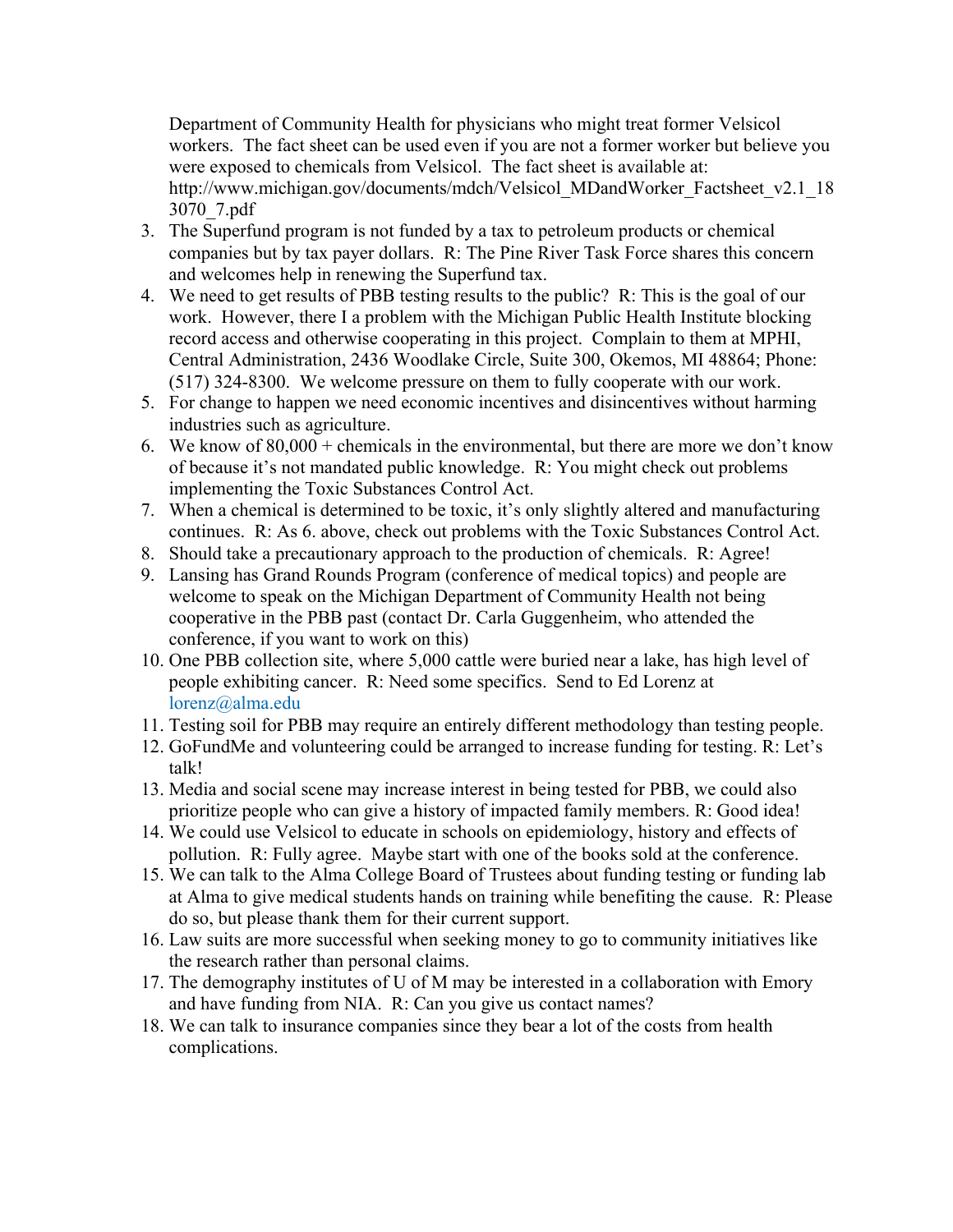- 19. Even if PBB is not detected, complications can be passed along from epigenetic effects (effects have been shown to bass down in the generations following animals that suffered famine).
- 20. Subsequent pregnancies and nursing burns fat and could dilute amount of PBB. Weight loss leads to the release of PBB.
- 21. Regulations don't get implemented or enforced because it interferes with business.
- 22. Epigenetics will pass health issues to future generations and become a societal burden that continues to cost money.

### **Environmental Justice Discussion:**

Following the small group process, the conference focus shifted to presentations and discussions of the concept of environmental justice and its relevance for the 'PBB communities' experiences, needs and expectations. There were three presenters during the environmental justice sessions: Jeremy J. Orr, Natalie Sampson, and during dinner Matthew Tejada. Jeremy Orr is the Environmental Justice Coordinator with the Wayne State University Law School's Transnational Environmental Law Clinic and with the Environmental Justice Coalition. A graduate of Michigan State University College of Law and with a bachelor's degree in public health from MSU, he previously served as the Executive Director of the Mid-Michigan Environmental Action Council in Lansing. For two years directed environmental justice projects in Kalamazoo for Gamaliel, the national coalition of faith-based community organizations.

Natalie Sampson is Assistant Professor of Public Health at the University of Michigan-Dearborn. She conducts community-based research to study social and physical environments and their effects on human health. Dr. Sampson is a steering committee member of the Detroit Climate Action Collaborative and the Healthy Dearborn Coalition, and works closely with the statewide Michigan Environmental Justice Coalition. As a Reach the Decision Makers Fellow, with community and academic partners, she advocates for evidence-based policy at the U.S. Environmental Protection Agency related to environmental reproductive health issues. She has special interest in translation of research into community and policy change.

Matthew Tejada is Director, Office of Environmental Justice, at the U.S. Environmental Protection Agency in Washington, D.C. Dr. Tejada is a graduate of the University of Texas at Austin with a Ph.D. in Modern History from St. Antony's College, University of Oxford. His office at EPA works on issues of community engagement and works closely with the National Environmental Justice Advisory Committee. He also encourages external partnerships of EPA with other federal, state, local and tribal agencies in support of community initiatives to protect our common environment. He spoke on *The Future of Environmental Justice at EPA and Beyond.* He welcomed the conference participants to follow-up with environmental justice concerns raised at the conference.

#### **Conference Conclusion and Follow-Up Discussion:**

The three related environmental justice presentations, from a local, state and national perspective helped shape the concluding discussions at the conference. Fairly quickly the environmental justice presentations and subsequent questions returned to the similarities between the long-term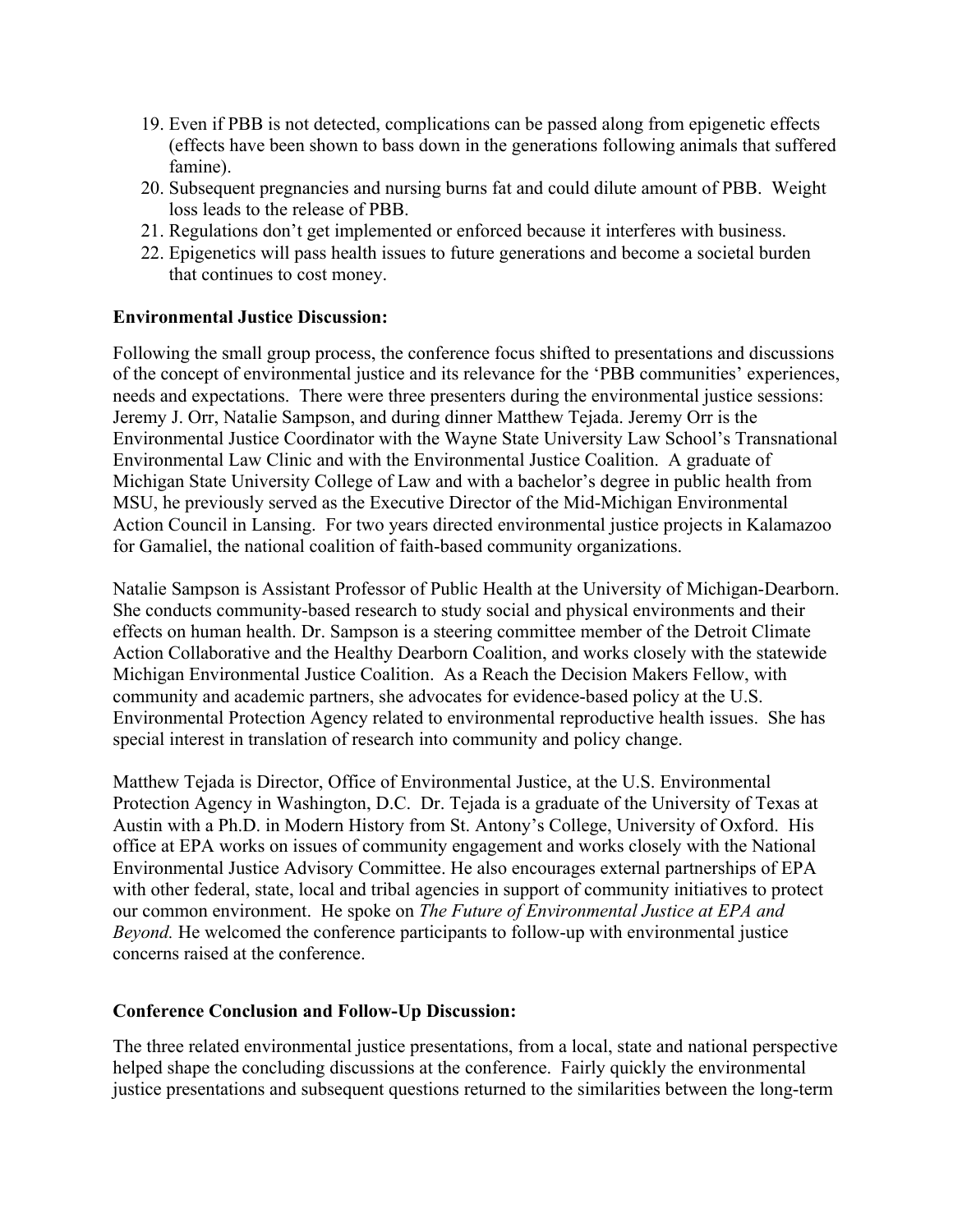problems of St. Louis and the wider PBB community of farmers and consumers of food contaminated with PBB, and the contemporary crisis in Flint, Michigan and wider Michigan and Great Lakes Region water contamination problems in both Canada and the U.S. Attendees of the conference expressed, without dissent, that it is the right time to show the nation that Flint is not the exception, but rather Flint needs to be seen as the final consequence of a long-term faulty environmental-health policy process. Solidarity is what members of the conference felt needed to be shown between exposed communities across the Great Lakes Basin. Attendees expressed concern that there is a danger that each environmental-health problem will be treated as distinct and as a nearly unique failure of an otherwise effective human health and environmental policy process. There also was concern that communities facing environmental-health policy failure will be pitted against each other for scarce resources, as currently under Superfund. An urgent need is for communities to form an alliance and commitment to stick together so that resources are made available to restore all environments and protect the human health of everyone, and especially future generations.

Attendees also emphasized that despite talk of love for the Great Lakes, there is a major, widespread problem with abuse of water resources throughout the Great Lakes Basin. The water problems have become especially acute for many lower income, rural, inner city and otherwise less powerful communities and people. If nothing else, those with adequate resources can move or buy pure water through expensive monitoring and filtration. To move forward in reversing policies that tolerate or welcome resource abuse in the name of 'development,' there were several proposed steps. These ranged from a joint letter from conference participants to state and federal officials. While perhaps necessary, some observed we need a larger effort such as the previously discussed formation of an alliance with a formal governance structure of all communities experiencing chronic environmental-health problems. While there is some sense Flint is getting all the attention at the price of the Pine River, commentators observed the effort already is underway in Flint to shift away from a comprehensive or adequate solution to the city's health problems, to a few dramatic or high profile lawsuits against low level officials. In addition to seeking to collaborate with Flint, others pointed out there are major water issues in the Detroit area growing from the unaffordability of city water. The unaffordability arises from the processing costs of Great Lakes Basin water. These and other contamination related water and environmental-health issues provide a motivation for creating a powerful regional coalition bringing together community organizations across the Great Lakes Region in both the U.S. and Canada. We need to recall that at the conference, we had both Canadian and U.S. participation and even attendance of staff from the International Joint Commission.

There were at least three other specific policy recommendations arising at the end of the conference. One suggestion was that the State of Michigan should create an Environmental Health Office whose sole function is to focus on protecting human health from contamination and with the responsibility to focus on intergenerational health protection and authority to override development schemes and order testing of contaminants and processes as originally envisioned in the federal Toxic Substances Control Act. There was criticism of the contradictory responsibility of the current state Department of Environmental Quality, headed by a former agri-business official and with a responsibility to promote economic development. Second, there was a recommendation that the PBB Leadership Group, working with Emory University become actively engaged in global discussion of fire/flame retardants, especially concerns about the